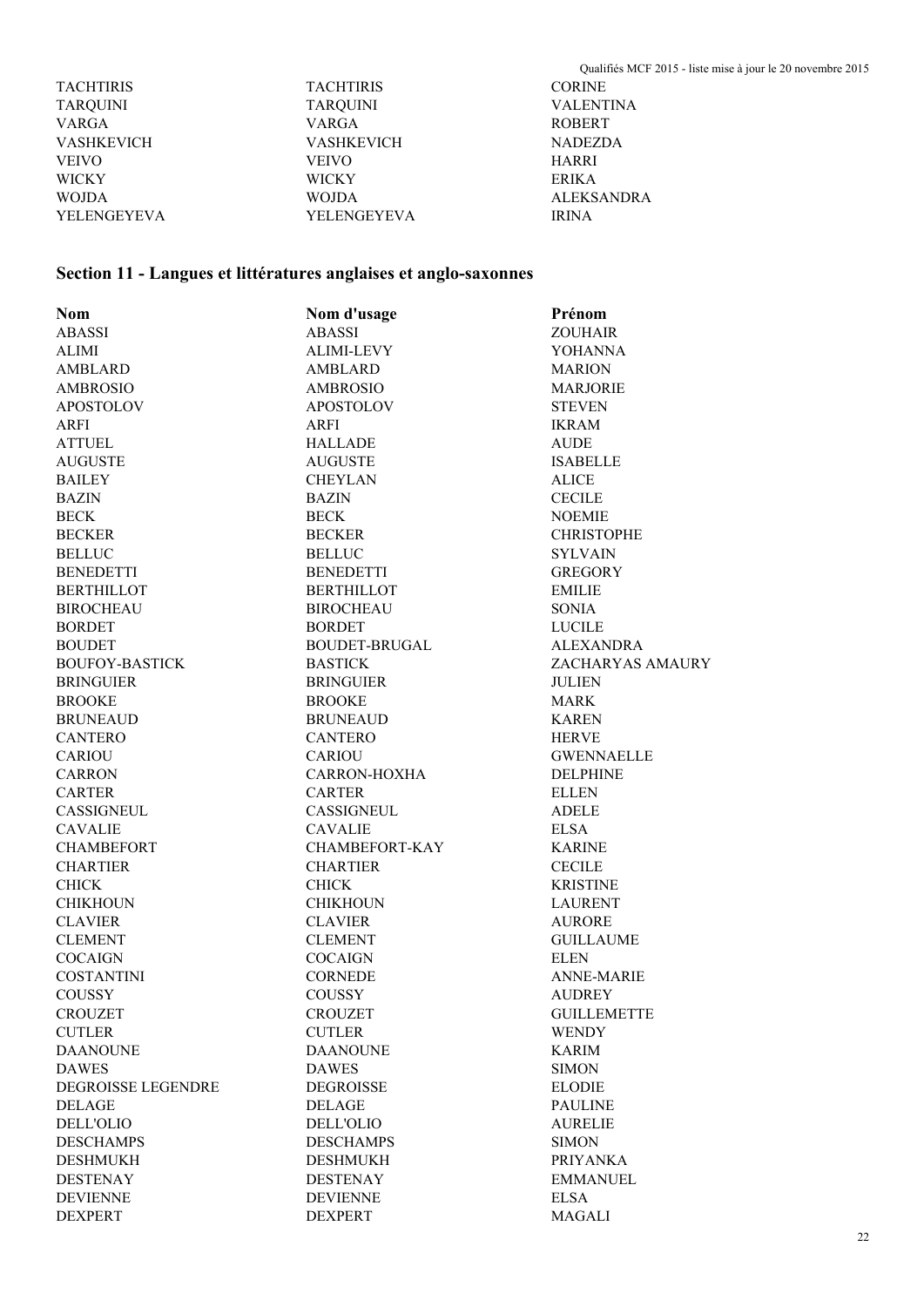DOCHY DOCHY-JACQUARD AMELIE DOROTTE DOROTTE JULIETTE DUBOIS DUBOIS AUMERCIER MARIE DUFOUR DUFOUR SANDRA EVAIN PAVEE DE VENDEUVRE DE VENDEUVRE ISABELLE GARNIER GARNIER MARIE GEREMIA GEREMIA SILVIA GIFFARD-FORET GIFFARD-FORET PAUL GINESTET GINESTET GAELLE GLORIANT GLORIANT FREDERIC GOLVEN GOLVEN AMELIE GOUDET GOUDET LAURA GRIFFIN GRIFFIN CHRISTOPHER GRONE GRONE GRONE MARYSE HARBAWI HARBAWI SEMIA HEIMBURGER-GABRIEL HEIMBURGER FRANZISKA HENKEL HENKEL DANIEL HENTZ HENTZ JEAN-PHILIPPE HERVE HERVE CORALIE JOSE JOSE BRIAN JOSEPH JOSEPH CHARLES JOURNO JOURNO AURELIE KLEIN SCHOLZ CHRISTELLE LACOSTE LACOSTE VERONIQUE LANDURE LANDURE CORINNE LAUBY LAUBY FANNY LE MOIGNE LE MOIGNE YOHANN LE VOURCH LE VOURCH NOEMIE LECAS LECAS JULIE LEVILLAIN LEVILLAIN PAULINE LOISON LOISON-CHARLES JULIE MAKNI BEJAR RIM MALLET SALAZAR MARIE LAURE MARIE-MAGDELEINE MARIE-MAGDELEINE LOIC MARUEJOULS-KOCH MARUEJOULS-KOCH SOPHIE MAURER GEORGE-MOLLAND SYLVIE MCINERNEY MC INERNEY TIM MELAC ERIC MEUNIER MEUNIER MELANIE MIDAN MIDAN MARC MUNOS MUNOS DELPHINE NAULT EDWIGE NAULT RESERVED AND DESCRIPTION OF RESERVED AND RESERVED ASSESSED. THE RESERVED OF RESERVED AND RESERVED ASSESSED. THE RESERVED OF RESERVED AND RESERVED OF RESERVED OF RESERVED OF RESERVED OF RESERVED OF RESERV NEGRE JULIEN NEWBOULD NEWBOULD MARY-CELINE O'CONNOR O'CONNOR STEVEN OFOEGO OFOEGO OBIOMA OUMANSOUR OUMANSOUR BRAHIM PALMISTE CLAIRE PALMISTE CLAIRE PARC CATHY PEREZ TISSERANT EMMANUELLE PETIOT PETIOT PETIOT AURELIE PETITCLERC PETITCLERC ADELE RIOS RIOS-BORDES ALEXANDRE ROBERT-FOLEY ROBERT-FOLEY LILY ROBLES FANNY ROYER ROYER-HEMET CATHERINE SASU SASU ELENA SIMON BIMON SIMON BIMON BIMONE SWEET FEDE ANNE TABACARU TABACARU SABINA THEVENON THEVENON MARIE

DICKINSON HEUILLARD CLAIRE THOMAS THOMAS VIRGINIE 23

Qualifiés MCF 2015 - liste mise à jour le 20 novembre 2015